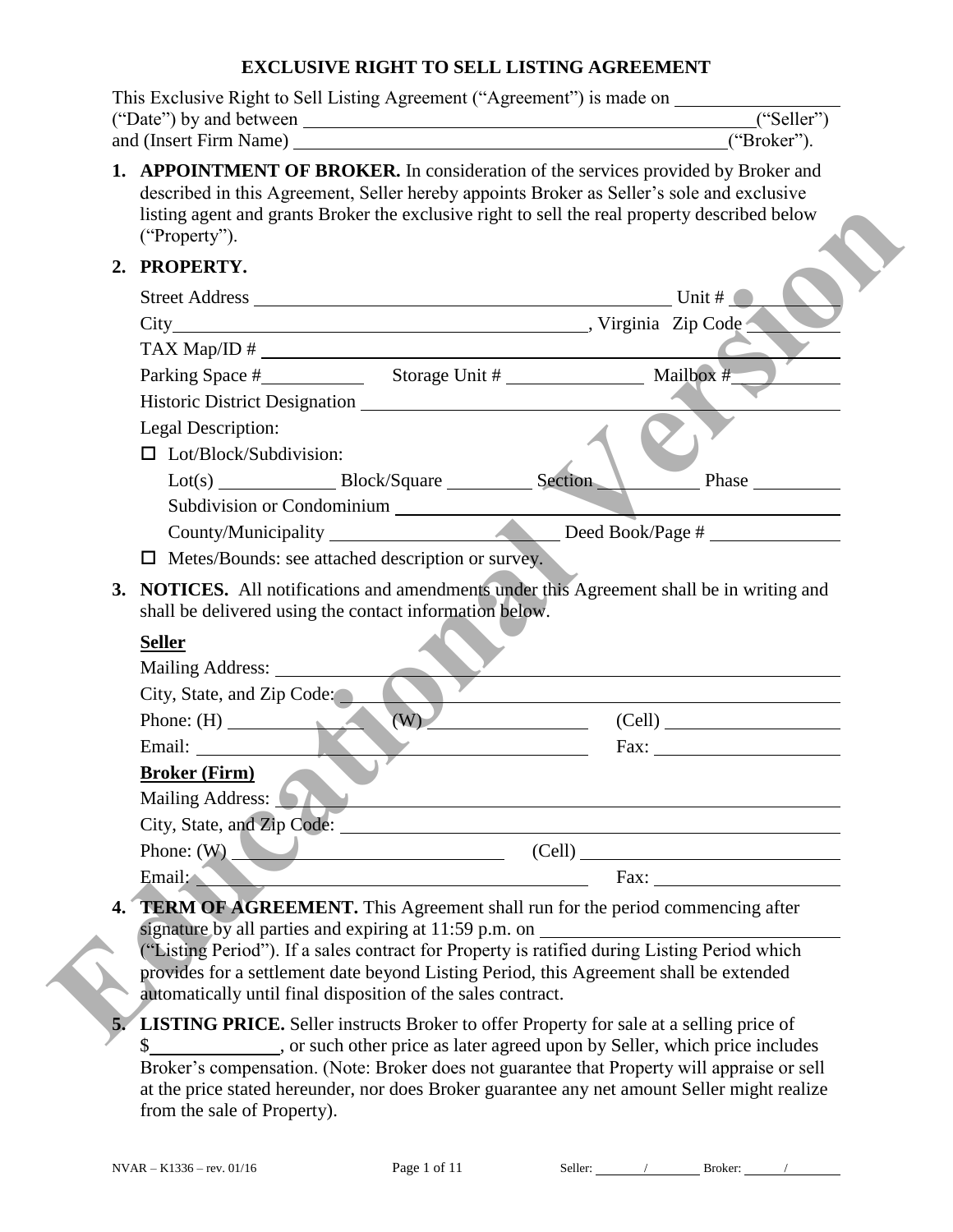#### **6. CONVEYANCES.**

**A. Personal Property and Fixtures.** Property includes the following personal property and fixtures, if existing: built-in heating and central air conditioning equipment, plumbing and lighting fixtures, sump pump, attic and exhaust fans, storm windows, storm doors, screens, installed wall-to-wall carpeting, window shades, blinds, window treatment hardware, smoke and heat detectors, TV antennas, exterior trees and shrubs. Unless otherwise agreed to in writing, all surface or wall mounted electronic components/devices **DO NOT** convey.

|                                                                                                                                                                                       | <b>DO NOT</b> convey.                                                                                                                                                                                         |                                                                                                                                                                                                                                                                                                                                                                                                                                                                                      |                                                                                                                                                                                                                                                                                                                                                                                                                                   |
|---------------------------------------------------------------------------------------------------------------------------------------------------------------------------------------|---------------------------------------------------------------------------------------------------------------------------------------------------------------------------------------------------------------|--------------------------------------------------------------------------------------------------------------------------------------------------------------------------------------------------------------------------------------------------------------------------------------------------------------------------------------------------------------------------------------------------------------------------------------------------------------------------------------|-----------------------------------------------------------------------------------------------------------------------------------------------------------------------------------------------------------------------------------------------------------------------------------------------------------------------------------------------------------------------------------------------------------------------------------|
|                                                                                                                                                                                       | YES below are currently installed or offered:                                                                                                                                                                 | If more than one of an item convey, the number of items is noted. The items marked                                                                                                                                                                                                                                                                                                                                                                                                   |                                                                                                                                                                                                                                                                                                                                                                                                                                   |
| Yes No #<br>$\Box$<br>п<br>$\Box$<br>ப<br>$\Box$<br>□<br>$\Box$<br>□<br>$\Box$<br>□<br>□<br>$\Box$<br>□<br>$\Box$<br>$\overline{\phantom{a}}$<br>$\Box$<br>□<br>$\Box$<br>□<br>□<br>ப | Items<br>Alarm System<br><b>Built-in Microwave</b><br>Ceiling Fan<br>Central Vacuum<br>Clothes Dryer<br>Clothes Washer<br>Cooktop<br>Dishwasher<br>Disposer<br>Electronic Air Filter<br>Fireplace Screen/Door | $YesNo$ # Items<br>$\Box$<br>Freezer<br>□<br><b>Furnace Humidifier</b><br>$\Box$<br>□<br>$\square$<br>Garage Opener<br>$\Box$<br>$\Box$<br>w/ remote<br>$\Box$<br>$\Box$<br>Gas Log<br>$\Box$<br>Hot Tub, Equip & Cover<br>$\square$<br>$\Box$<br>$\square$<br>Intercom<br>□<br>Playground Equipment<br>$\Box$<br>$\square$<br>Pool, Equip, & Cover<br>□<br>$\Box$<br>Refrigerator<br>$\begin{array}{c} \square \ \ \square \ \ \square \end{array}$<br>w/ice maker<br>$\Box$ $\Box$ | YesNo#<br>Items<br><b>Satellite Dish</b><br>$\Box$<br>$\Box$<br><b>Storage Shed</b><br>$\Box$<br><b>Stove or Range</b><br>$\Box$<br>$\Box$<br><b>Trash Compactor</b><br>$\Box$<br>$\Box$<br>口<br>$\Box$<br>Wall Oven<br><b>Water Treatment System</b><br><b>D-0</b><br>$\blacksquare$<br>Window A/C Unit<br><u>Д</u><br>O<br>$\Box$<br>Window Fan<br>$\blacksquare$<br><b>Window Treatments</b><br>□<br>$\Box$<br>Wood Stove<br>0 |
|                                                                                                                                                                                       | Other:                                                                                                                                                                                                        |                                                                                                                                                                                                                                                                                                                                                                                                                                                                                      |                                                                                                                                                                                                                                                                                                                                                                                                                                   |
|                                                                                                                                                                                       | items and/or systems:                                                                                                                                                                                         | <b>B.</b> As-Is Items. Seller will not warrant the condition or working order of the following<br><b>C.</b> As-Is Marketing. Seller $\Box$ does OR $\Box$ does not authorize Broker to offer the entire                                                                                                                                                                                                                                                                              |                                                                                                                                                                                                                                                                                                                                                                                                                                   |
|                                                                                                                                                                                       | Property in "As-Is" condition.                                                                                                                                                                                |                                                                                                                                                                                                                                                                                                                                                                                                                                                                                      |                                                                                                                                                                                                                                                                                                                                                                                                                                   |
|                                                                                                                                                                                       |                                                                                                                                                                                                               | D. Leased Items, Systems, And/Or Service Contracts. Any leased items, systems, or<br>service contracts (including, but not limited to, termite or pest control, home warranty,<br>fuel tanks, water treatment systems, lawn contracts, security system monitoring, and<br>satellite contracts) DO NOT CONVEY absent an express written agreement by buyer and<br>Seller. The following is a list of the leased items within Property:                                                |                                                                                                                                                                                                                                                                                                                                                                                                                                   |
|                                                                                                                                                                                       |                                                                                                                                                                                                               | HOMEOWNER WARRANTY. Seller has the option to purchase a homeowner warranty,<br>which can be in effect during the Listing Period and will transfer to the buyer upon<br>settlement. Seller should review the scope of coverage, exclusions and limitations.                                                                                                                                                                                                                           |                                                                                                                                                                                                                                                                                                                                                                                                                                   |
|                                                                                                                                                                                       |                                                                                                                                                                                                               |                                                                                                                                                                                                                                                                                                                                                                                                                                                                                      |                                                                                                                                                                                                                                                                                                                                                                                                                                   |
|                                                                                                                                                                                       | 8. UTILITIES. (Check all that apply)                                                                                                                                                                          |                                                                                                                                                                                                                                                                                                                                                                                                                                                                                      |                                                                                                                                                                                                                                                                                                                                                                                                                                   |
|                                                                                                                                                                                       |                                                                                                                                                                                                               | Hot Water: $\Box$ Oil $\Box$ Gas $\Box$ Electric $\Box$ Other                                                                                                                                                                                                                                                                                                                                                                                                                        | Number of Gallons                                                                                                                                                                                                                                                                                                                                                                                                                 |

- **B. As-Is Items.** Seller will not warrant the condition or working order of the following items and/or systems:
- **C.** As-Is Marketing. Seller  $\Box$  does OR  $\Box$  does not authorize Broker to offer the entire Property in "As-Is" condition.
- **D. Leased Items, Systems, And/Or Service Contracts.** Any leased items, systems, or service contracts (including, but not limited to, termite or pest control, home warranty, fuel tanks, water treatment systems, lawn contracts, security system monitoring, and satellite contracts) DO NOT CONVEY absent an express written agreement by buyer and Seller. The following is a list of the leased items within Property:

| 7. HOMEOWNER WARRANTY. Seller has the option to purchase a homeowner warranty,       |
|--------------------------------------------------------------------------------------|
| which can be in effect during the Listing Period and will transfer to the buyer upon |
| settlement. Seller should review the scope of coverage, exclusions and limitations.  |

| 8. UTILITIES. (Check all that apply)                                                                    |              |                              |         |  |
|---------------------------------------------------------------------------------------------------------|--------------|------------------------------|---------|--|
| Hot Water: $\Box$ Oil $\Box$ Gas $\Box$ Electric $\Box$ Other                                           |              | Number of Gallons            |         |  |
| Air Conditioning: $\Box$ Oil $\Box$ Gas $\Box$ Electric $\Box$ Heat Pump $\Box$ Other $\Box$ Zones      |              |                              |         |  |
| Heating: $\Box$ Oil $\Box$ Gas $\Box$ Electric $\Box$ Heat Pump $\Box$ Other $\Box$ $\Box$ Zones $\Box$ |              |                              |         |  |
| Water Supply: $\Box$ Public $\Box$ Private Well $\Box$ Community Well                                   |              |                              |         |  |
| Sewage Disposal: $\Box$ Public $\Box$ Septic Approved for Bedrooms                                      |              |                              |         |  |
| $NVAR - K1336 - rev. 01/16$                                                                             | Page 2 of 11 | Seller: $\frac{\sqrt{2}}{2}$ | Broker: |  |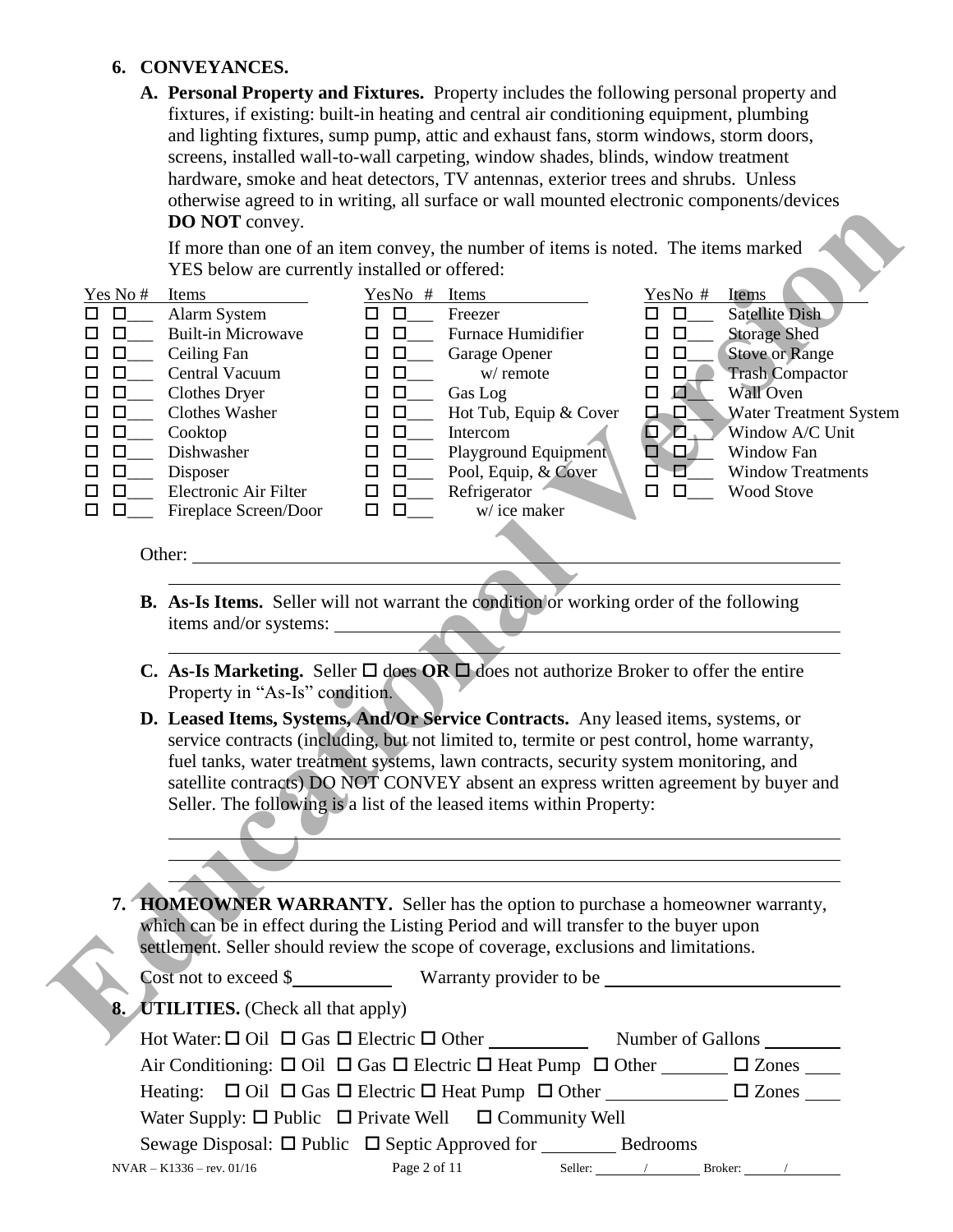Type of Septic System:  $\Box$  Community  $\Box$  Conventional  $\Box$  Alternative  $\Box$  Experimental

\*Section 32.1-164:1 of the Code of Virginia requires Seller to disclose whether the onsite septic system serving Property is operating under a waiver of repair and/or maintenance requirements imposed by the State Board of Health. If the septic system is operating pursuant to a waiver, then Seller must provide the buyer with the "Disclosure Regarding Validity of Septic System Permit" prior to contract ratification. Such waiver is not transferable to the buyer.

Seller represents that the septic system  $\Box$  is **OR**  $\Box$  is not operating under a waiver from the State Board of Health.

- **9. BROKER DUTIES.** Broker shall perform, and Seller hereby authorizes Broker to perform, the following duties. In performing these duties, Broker shall exercise ordinary care, comply with all applicable laws and regulations and treat all parties honestly.
- **A.** Broker shall protect and promote the interests of Seller and shall provide Seller with services consistent with the standards of practice and competence that are reasonably expected of licensees engaged in the business of real estate brokerage. Seller acknowledges that Broker is bound by the bylaws, policies and procedures, and rules and regulations governing the MLS, the Code of Ethics of the National Association of REALTORS®, the Code of Virginia, and the Regional Rules and Regulations for the electronic lockbox system. Seller represents that the septic system  $\Box$  is **OR**  $\Box$  is not operating under a waver from the Suite Bound of Health perform, and Seller hereby authorizes Broker to perform, the Hotomas during these during these during
	- **B.** Broker shall use reasonable efforts and act diligently to seek buyers for Property at the price and terms stated herein or otherwise acceptable to Seller, to negotiate on behalf of Seller, to establish strategies for accomplishing Seller's objectives, to assist in satisfying Seller's contractual obligations and to facilitate the consummation of the sale of Property.
	- **C.** Broker shall market Property, at Broker's discretion, including without limitation, description, interior and exterior photographs in appropriate advertising media, such as publications, mailings, brochures and internet sites; provided, however, Broker shall not be obligated to continue to market Property after Seller has accepted an offer.
	- **D.** Broker shall present all written offers or counteroffers to and from Seller, in a timely manner, even if Property is already subject to a ratified contract of sale, unless otherwise instructed by Seller in writing.
	- **E.** Broker shall account, in a timely manner, for all money and property received in trust by Broker, in which Seller has or may have an interest.
	- **F.** Broker shall show Property during reasonable hours to prospective buyers and shall accompany or accommodate, as needed, other real estate licensees, their prospective buyers, inspectors, appraisers, exterminators and other parties necessary for showings and inspections of Property, to facilitate and/or consummate the sale of Property. Broker  $\Box$  shall **OR**  $\Box$  shall not install an electronic lockbox on Property to allow access and showings by persons who are authorized to access Property.
	- **G.** Broker  $\Box$  shall **OR**  $\Box$  shall not install "For Sale" signs on Property, as permitted. Seller is responsible for clearly marking the location of underground utilities, equipment or other items that may be damaged by the placement of the sign.

# **10. MARKETING/MLS/INTERNET ADVERTISING.**

**A.** Broker shall make a blanket unilateral offer of cooperation and compensation to other brokers in any multiple listing service ("MLS") that Broker deems appropriate. Broker shall disseminate information regarding Property, including the entry date, listing price(s), final price and all terms, and expired or withdrawn status, by printed form and/or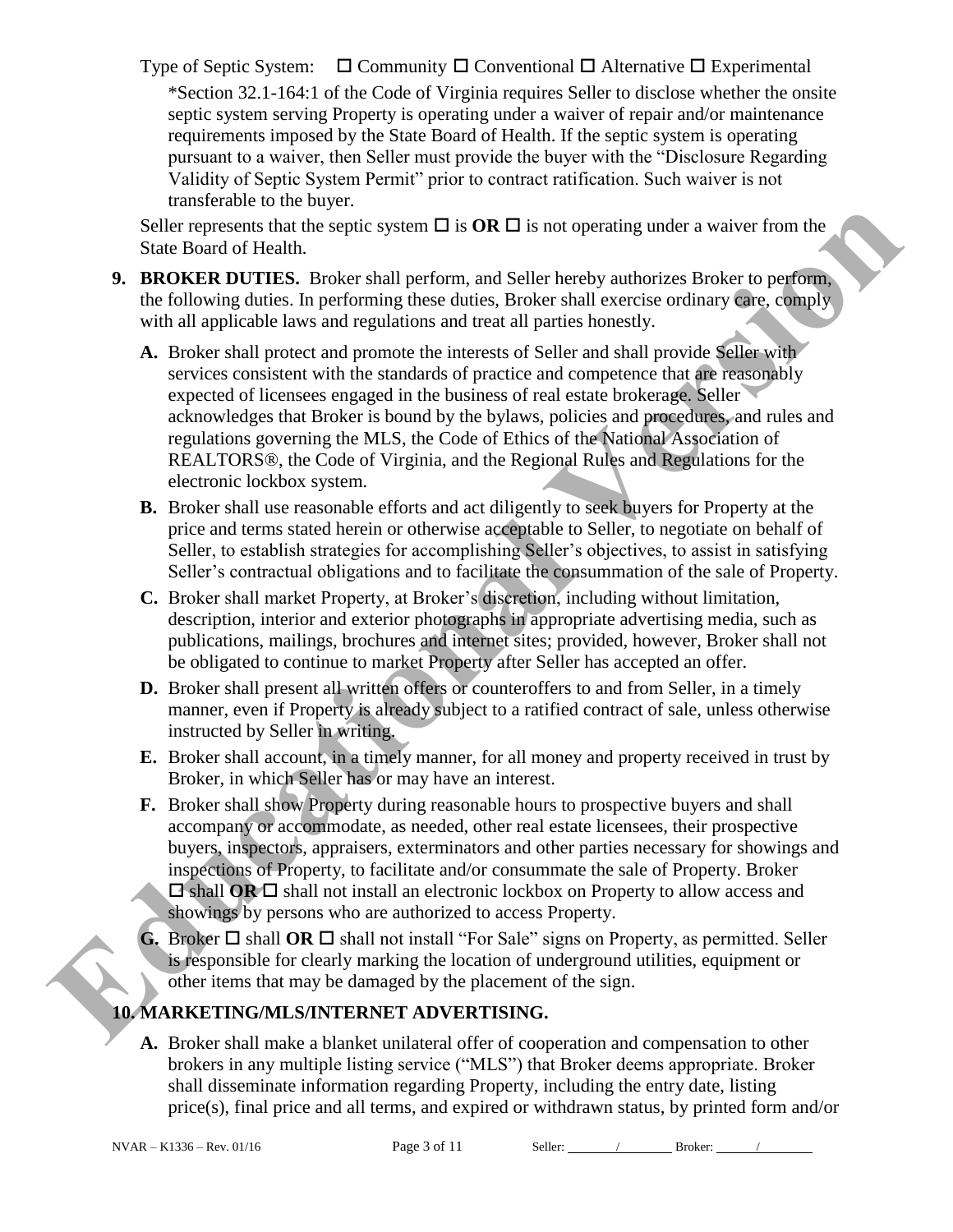electronic computer service, which may include internet advertising, during and after the expiration of this Agreement.

Broker shall enter the listing information into the MLS database:

 $\Box$  Within 48 hours (excluding weekends and holidays) of commencement of the Listing Period  $OR \square$  on or before:

- **B.**  $\Box$  Seller authorizes **OR**  $\Box$  Seller does not authorize Broker to conduct pre-marketing activities. If Seller authorizes Broker to conduct pre-marketing activities, a Pre-Marketing (Coming Soon) Addendum to the Listing Agreement is attached and made part of this Agreement.
- **C.** The parties agree and understand that internet advertising includes:
	- 1) Broker's internet website;
	- 2) The internet websites of licensed real estate salespersons or associate real estate brokers affiliated with Broker;
	- 3) Any other internet websites in accordance with applicable MLS rules and regulations;
	- 4) Printed media; and/or
	- 5) Any available MLS program(s) that enable participants to display aggregated MLS active listing information on other such participants' and authorized users' public websites.
- **D.** Seller agrees and understands that Broker has provided an opportunity to Seller to opt-out of any of the following four provisions which govern the display of information on Virtual Office Websites (VOW) and that Broker is thus hereby authorized by Seller to submit and market Property as follows. Fre-marketing activities, a Pre-<br>
Ing Agreement is attached and made part<br>
Fritising includes:<br>
Ilespersons or associate real estate<br> **Propriet is an and activity**<br> **Propriet is an amazing the start of the parts of an amaz**

#### **PART I:**

 $\Box$  Seller authorizes OR  $\Box$  Seller does not authorize Broker to submit and market Property by and through the display on any internet websites.

**If Seller selects the second option, consumers who conduct searches for listings on the internet will not see the corresponding information about Property in response to a search.** 

### **PART II:**

 $\Box$  Seller authorizes **OR**  $\Box$  Seller does not authorize the display of Property address on any internet website.

# **PART III:**

 $\Box$  Seller authorizes OR  $\Box$  Seller does not authorize the display of unedited comments or reviews of Property (or display a hyperlink to such comments or reviews) on MLS participants' internet websites. of any of the following four provisions which govern the defined Office Websites (VOW) and that Broker is thus he<br>submit and market Property as follows.<br> **PART I:**<br> **EDUCATIVE EXECUCATIVE ANT IT AND THE SUBMARY TO SUBMARY** 

# **PART IV:**

- $\Box$  Seller authorizes **OR**  $\Box$  Seller does not authorize the display of an automated estimate of the market value of Property (or a hyperlink to such estimate) on MLS participants' internet websites.
- **E.** During the term of this Agreement, Seller may, by written notice to Broker, authorize Broker to enable or disable use of any feature as described in 10.C. above. Broker agrees to update the MLS database accordingly.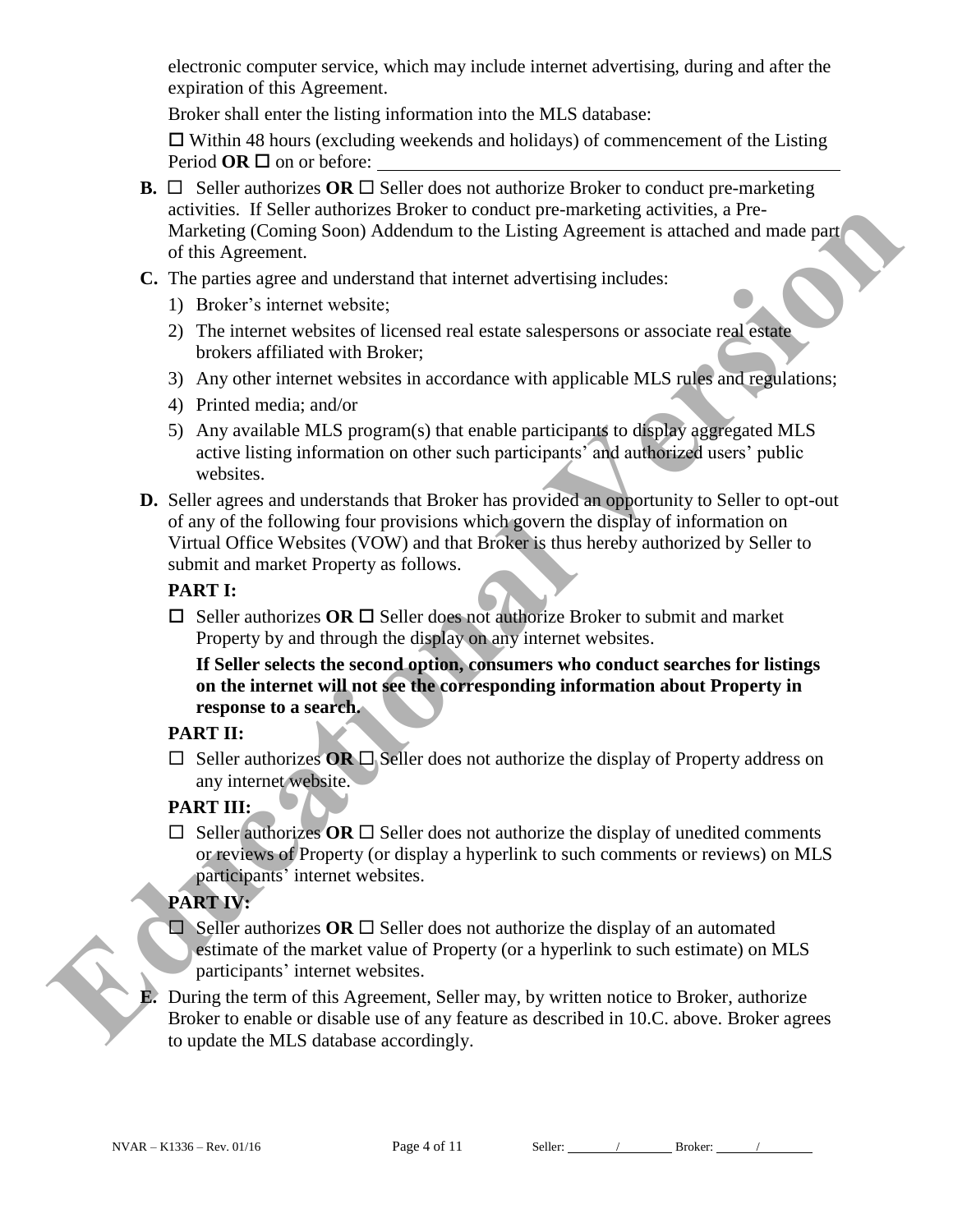#### **11. TYPES OF REAL ESTATE REPRESENTATION - DISCLOSURE AND INFORMED CONSENT.**

**Seller representation** occurs by virtue of this Agreement with Seller's contract to use Broker's services and may also include any cooperating brokers who act on behalf of Seller as subagent of Broker. (Note: Broker may assist a buyer or prospective buyer by performing ministerial acts that are not inconsistent with Broker's duties as Seller's listing agent under this Agreement.)

**Buyer representation** occurs when buyers contract to use the services of their own broker (known as a buyer representative) to act on their behalf.

**Designated representation** occurs when a buyer and seller in one transaction are represented by different sales associate(s) affiliated with the same broker. Each of these sales associates, known as a designated representative, represents fully the interests of a different client in the same transaction. Designated representatives are not dual representatives if each represents only the buyer or only the seller in a specific real estate transaction. In the event of designated representatives, each representative shall be bound by client confidentiality requirements, set forth in the CONFIDENTIAL INFORMATION paragraph. The broker remains a dual representative. **EDUCATION**<br> **EDUCATION**<br> **EDUCATION**<br> **EDUCATION**<br> **EDUCATION**<br> **EDUCATION**<br> **EDUCATION**<br> **EDUCATION**<br> **EDUCATION**<br> **EDUCATION**<br> **EDUCATION**<br> **EDUCATION**<br> **EDUCATION**<br> **EDUCATION**<br> **EDUCATION**<br> **EDUCATION**<br> **EDUCATION**<br>

 $\square$  Seller does not consent to designated representation and does not allow Property to be shown to a buyer represented by this Broker through another designated representative associated with the firm. **OR**

 $\square$  Seller consents to designated representation and allows Property to be shown to a buyer represented by this Broker through another designated representative associated with the firm.

**Dual representation** occurs when the same broker and the same sales associate represent both the buyer and seller in one transaction. In the event of dual representation, the broker shall be bound by confidentiality requirements for each client, set forth in the CONFIDENTIAL INFORMATION paragraph.

 $\square$  Seller does not consent to dual representation and Seller does not allow Property to be shown to a buyer represented by this Broker through the same sales associate. **OR**

 $\square$  Seller consents to dual representation and allows Property to be shown to a buyer represented by this Broker through the same sales associate.

#### **An additional disclosure is required before designated or dual representation is to occur for a specific transaction.**

Broker will notify other real estate licensees via the MLS whether Seller consents to designated or dual representation.

# **12. BROKER COMPENSATION.**

**A. Payment.** Seller shall pay Broker in cash total compensation of

 ("Compensation") if, during the term of this Agreement, anyone produces a buyer ready, willing and able to buy Property. Compensation is also earned if, within days after the expiration or termination of this Agreement, a contract is ratified with a ready, willing, and able buyer to whom Property had been shown during the term of this Agreement; provided, however, that Compensation need not be paid if a contract is ratified on Property while Property is listed with another real estate company.

**B. Buyer Broker.** Broker shall offer a portion of Compensation to the buyer broker as indicated: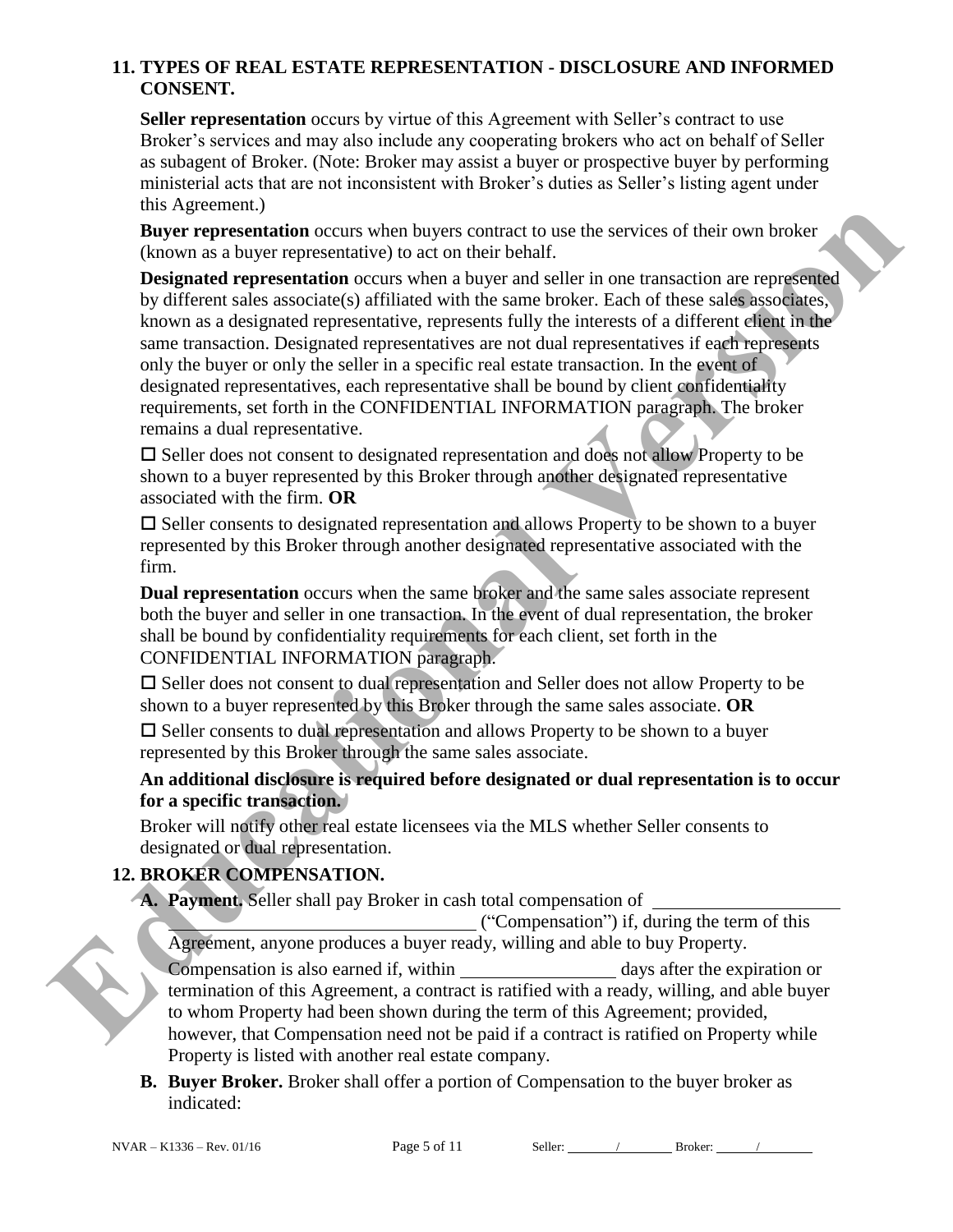Buyer Agency Compensation: **OR**

Other Compensation:

*Note: Compensation may be shown by a percentage of the gross selling price, a definite dollar amount or "N" for no compensation.* 

*Broker's compensation and the sharing of compensation between brokers are not fixed, controlled, recommended or suggested by any multiple listing service or Association of REALTORS®.*

- **C. Retainer Fee.** Broker acknowledges receipt of a retainer fee in the amount of which  $\Box$  shall **OR**  $\Box$  shall not be subtracted from Compensation. The retainer fee is nonrefundable and is earned when paid.
- **D. Early Termination.** In the event Seller wishes to terminate this Agreement prior to the end of Listing Period, without good cause, Seller shall pay Broker before Broker's execution of a written release.

**13. CONFIDENTIAL INFORMATION.** Broker shall maintain the confidentiality of all personal and financial information and other matters identified as confidential by the client which were obtained by Broker during the brokerage relationship, unless the client consents in writing to the release of such information or as otherwise provided by law. The obligation of Broker to preserve confidential information continues after termination of the brokerage relationship. Information concerning material defects about Property is not considered confidential information. *EALTOR*WE CONFIGURATION TO DISCLUSE COTHER CEPTIVES (MEVICAL SCIUTE) The New Yorkin LI Sharp and Original Original Original Original Original Original Version (The University of The Configuration 1. The CONFIGURATION TO D

**14. AUTHORIZATION TO DISCLOSE OTHER OFFERS.** In response to inquiries from buyers or cooperating brokers, Broker may not disclose, without Seller's authorization, the existence of other written offers on Property. If Seller does give such authorization, Seller acknowledges that Broker and sales associate(s) must disclose whether the offers were obtained by the listing agent, another member of the listing Broker's firm, or by a cooperating broker.

Seller  $\Box$  does **OR**  $\Box$  does not authorize Broker and sales associate(s) to disclose such information to buyers or cooperating brokers.

**15. COMPLIANCE WITH FAIR HOUSING LAWS.** Property shall be shown and made available without regard to race, color, religion, sex, handicap, familial status, or national origin as well as all classes protected by the laws of the United States, the Commonwealth of Virginia and applicable local jurisdictions, or by the REALTOR® Code of Ethics.

# **16. RELOCATION PROGRAM.** Seller is participating in any type of relocation program:  $\Box$ Yes  $OR \square$  No.

If "Yes": (a) the program is named:

Contact Name <u>Contact Information</u>

and (b) terms of the program are:  $\overline{\phantom{a}}$ 

If: "No" or if Seller has failed to list a specific employee relocation program, then Broker shall have no obligation to cooperate with or compensate any undisclosed program.

**17. CONDOMINIUM ASSOCIATION.** Seller represents that Property  $\Box$  is  $\overline{OR}$   $\Box$  is not located within a development which is a Condominium or Cooperative. Condominiums or Cooperatives being offered for sale are subject to the receipt by buyers of the required disclosures, and Seller is responsible for payment of appropriate fees and for providing these disclosure documents to prospective buyers as prescribed in the Condominium Act, Section 55-79.39 et seq., and the Cooperative Act, Section 55-424, et seq., of the Code of Virginia.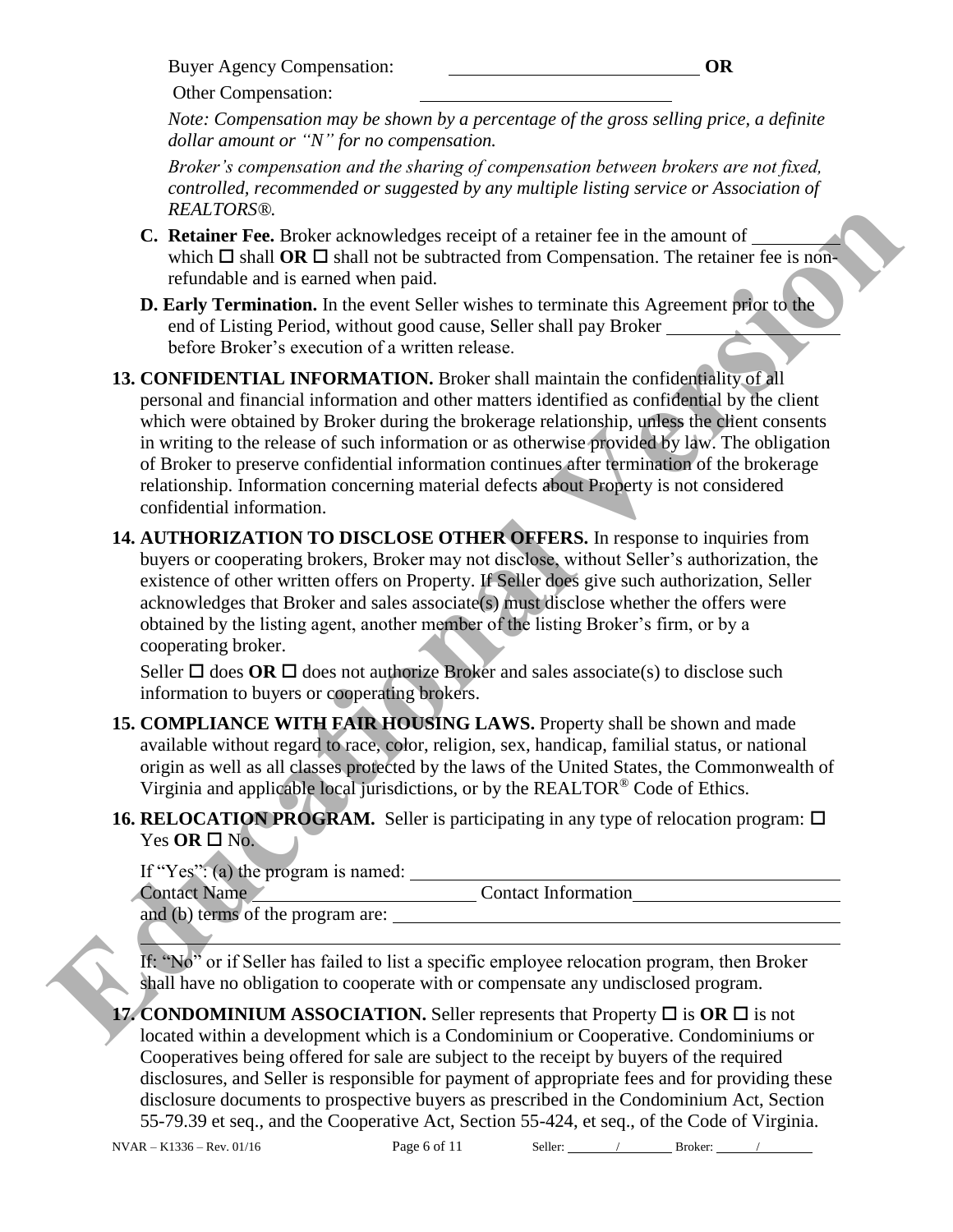$\square$  Seller **OR**  $\square$  Broker shall order the association disclosure documents at Seller's expense

 $\square$  at the time of listing **OR**  $\square$  within 3 days following the date of contract ratification or **OR**  $\square$  \_\_\_\_\_\_\_\_\_\_\_\_\_\_\_\_\_\_\_\_\_\_\_.

| The Condominium or Cooperative dues are \$                                                                                                                                                                                                                                                                                                                                                                                                                                                                                                                                                                                                       |
|--------------------------------------------------------------------------------------------------------------------------------------------------------------------------------------------------------------------------------------------------------------------------------------------------------------------------------------------------------------------------------------------------------------------------------------------------------------------------------------------------------------------------------------------------------------------------------------------------------------------------------------------------|
| (frequency of payment).                                                                                                                                                                                                                                                                                                                                                                                                                                                                                                                                                                                                                          |
| Special Assessment \$                                                                                                                                                                                                                                                                                                                                                                                                                                                                                                                                                                                                                            |
| Condominium or Cooperative Association Name: ___________________________________                                                                                                                                                                                                                                                                                                                                                                                                                                                                                                                                                                 |
|                                                                                                                                                                                                                                                                                                                                                                                                                                                                                                                                                                                                                                                  |
| Seller represents that Seller $\Box$ is $OR \Box$ is not current on all condominium association dues<br>and/or special assessments.                                                                                                                                                                                                                                                                                                                                                                                                                                                                                                              |
| <b>18. PROPERTY OWNERS' ASSOCIATION.</b> Seller represents that Property $\Box$ is OR $\Box$ is<br>not located within a development(s) which is subject to the Virginia Property Owners'<br>Association Act, Sections 55-508 through 55-516 of the Code of Virginia. If Property is<br>within such a development, Seller is responsible for payment of the appropriate fees and for<br>providing these disclosure documents to the buyers.                                                                                                                                                                                                       |
| $\square$ Seller OR $\square$ Broker shall order the association disclosure documents at Seller's expense                                                                                                                                                                                                                                                                                                                                                                                                                                                                                                                                        |
| $\square$ at the time of listing OR $\square$ within 3 days following the date of contract ratification or OR<br>□ ______________________                                                                                                                                                                                                                                                                                                                                                                                                                                                                                                        |
| The Property Owners' Association dues are \$<br>(frequency of payment).                                                                                                                                                                                                                                                                                                                                                                                                                                                                                                                                                                          |
|                                                                                                                                                                                                                                                                                                                                                                                                                                                                                                                                                                                                                                                  |
| Special Assessment \$                                                                                                                                                                                                                                                                                                                                                                                                                                                                                                                                                                                                                            |
| Management Company: Phone #:                                                                                                                                                                                                                                                                                                                                                                                                                                                                                                                                                                                                                     |
| Seller represents that Seller $\Box$ is $OR \Box$ is not current on all property owners' association<br>dues and/or special assessments.                                                                                                                                                                                                                                                                                                                                                                                                                                                                                                         |
| 19. PROPERTY CONDITION. Seller acknowledges that Broker has informed Seller of<br>Seller's rights and obligations under the Virginia Residential Property Disclosure Act.<br>Property $\Box$ is $OR \Box$ is not exempt from the Act. If not exempt, Seller has completed and<br>provided to Broker a Residential Property Disclosure Statement.                                                                                                                                                                                                                                                                                                 |
| Seller acknowledges Broker is required to disclose to prospective buyers all material adverse<br>facts pertaining to the physical condition of Property actually known by Broker. Broker shall<br>not, however, be obligated to discover latent defects in Property or to advise on property<br>condition matters outside the scope of Broker's real estate license. Seller shall indemnify,<br>save, and hold Broker harmless from all claims, complaints, disputes, litigation, judgments<br>and attorney's fees arising from any incorrect information supplied by Seller or from Seller's<br>failure to disclose any material adverse facts. |
| 20. LEAD-BASED PAINT DISCLOSURE. Seller represents that the residential dwelling(s) at<br><b>Property <math>\Box</math></b> were <b>OR</b> $\Box$ were not constructed before 1978. If the dwelling(s) were<br>constructed before 1978, Seller is subject to Federal law concerning disclosure of the<br>possible presence of lead-based paint at Property, and Seller acknowledges that Broker has<br>informed Seller of Seller's obligations under the law. If the dwelling(s) were constructed                                                                                                                                                |

before 1978, unless exempt under 42 U.S.C. 4852(d), Seller has completed and provided to Broker the form, "Sale: Disclosure And Acknowledgment Of Information On Lead-Based Paint And/Or Lead-Based Paint Hazards" or equivalent form.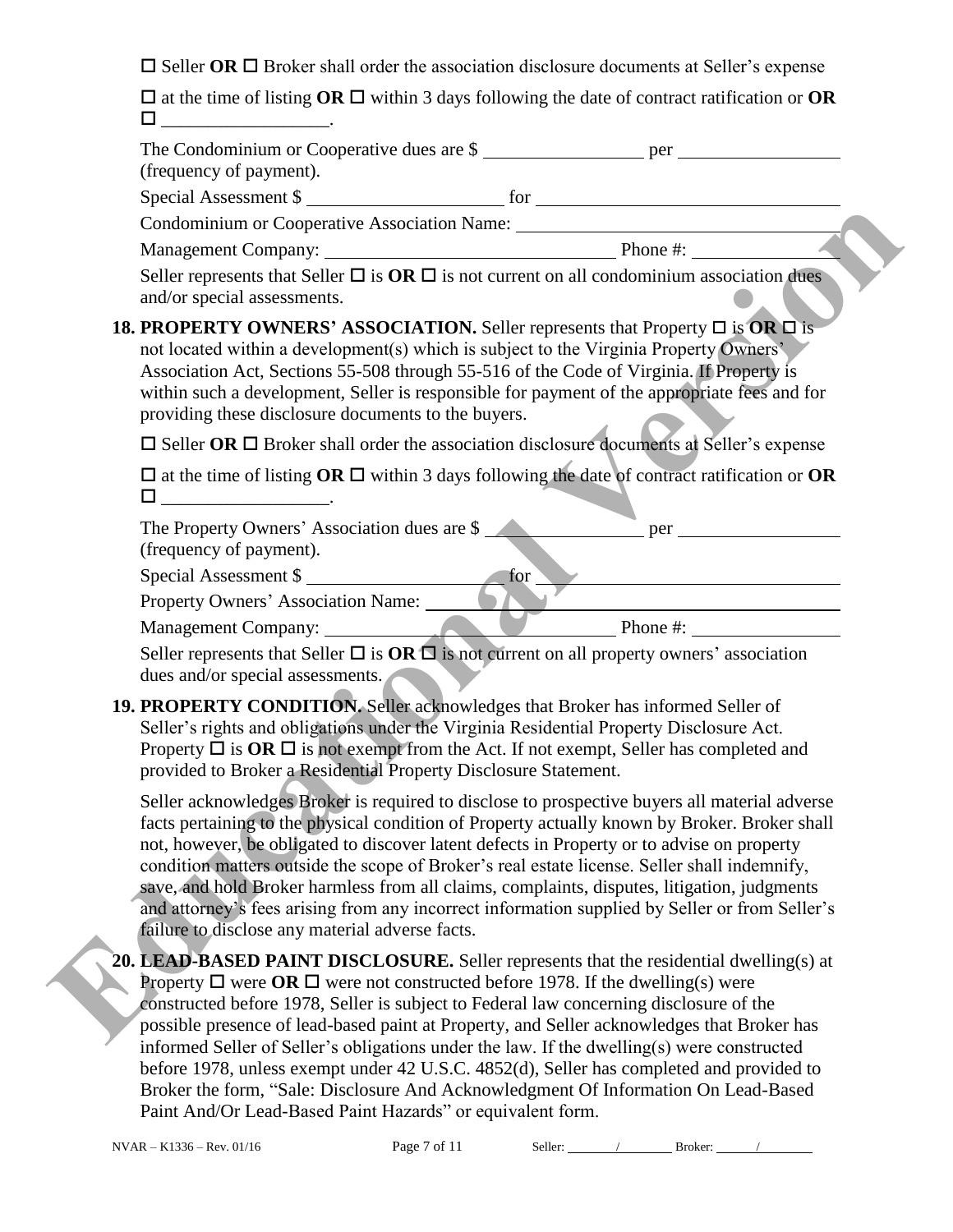- **21. CURRENT LIENS.** Seller represents to Broker that the below information is true and complete to the best of Seller's information, knowledge and belief: *(Check all that are applicable)*
	- **A.** Property is not encumbered by any mortgage or deed of trust (*if box is checked, skip to item G*).
	- **B.**  $\Box$  Property is security for a first mortgage or deed of trust loan held by (Lender Name):

|    | $C. \Box$ Property is security for a second mortgage or deed of trust loan held by (Lender                                                                                                                                                                                                                                                                                                                                                    |
|----|-----------------------------------------------------------------------------------------------------------------------------------------------------------------------------------------------------------------------------------------------------------------------------------------------------------------------------------------------------------------------------------------------------------------------------------------------|
|    | Name):                                                                                                                                                                                                                                                                                                                                                                                                                                        |
|    |                                                                                                                                                                                                                                                                                                                                                                                                                                               |
|    |                                                                                                                                                                                                                                                                                                                                                                                                                                               |
|    | $D.$ $\Box$ Property is security for a line of credit or home equity line of credit held by (Lender                                                                                                                                                                                                                                                                                                                                           |
|    |                                                                                                                                                                                                                                                                                                                                                                                                                                               |
|    | <b>E.</b> $\Box$ Seller is current on all payments for the loans identified above.                                                                                                                                                                                                                                                                                                                                                            |
|    | <b>F.</b> $\Box$ Seller is not in default and has not received any notice(s) from the holder(s) of any<br>loan identified above, or from any other lien holder of any kind, regarding a default under<br>any loan, threatened foreclosure, notice of foreclosure, or the filing of foreclosure.                                                                                                                                               |
|    | $G. \Box$ There are no liens secured against Property for Federal, State or local income taxes;<br>unpaid real property taxes; or unpaid condominium or homeowners' association fees.                                                                                                                                                                                                                                                         |
|    | $H.$ $\Box$ There are no judgments against Seller (including each owner for jointly held property).<br>Seller has no knowledge of any matter that might result in a judgment that may<br>potentially affect Property.                                                                                                                                                                                                                         |
| I. | $\square$ Seller has not filed for bankruptcy protection under Federal law and is not<br>contemplating doing so during the term of this Agreement.                                                                                                                                                                                                                                                                                            |
|    | During the term of this Agreement, should any change occur with respect to answers A<br>through I above, Seller shall immediately notify Broker and sales associate/listing agent, in<br>writing, of such change.                                                                                                                                                                                                                             |
|    | 22. SELLER FINANCING. Seller $\Box$ does OR $\Box$ does not agree to offer seller financing by<br>providing a <u>deed</u> of trust loan in the amount of \$<br>with further terms to be negotiated.                                                                                                                                                                                                                                           |
|    | 23. CLOSING COSTS. Fees for the preparation of the deed of conveyance, that portion of the<br>settlement agent's fee billed to Seller, costs of releasing existing encumbrances, Seller's legal<br>fees, Grantor's Tax, and any other proper charges assessed to Seller will be paid by Seller<br>unless provided otherwise in the sales contract.                                                                                            |
|    | The "Seller's Estimated Cost of Settlement" form $\Box$ is <b>OR</b> $\Box$ is not attached. These<br>estimates are for informational purposes only and will change based upon the terms and<br>conditions of the purchase offer.                                                                                                                                                                                                             |
|    | Seller's Proceeds: The Seller acknowledges that Seller's proceeds may not be available at the<br>time of settlement. The receipt of proceeds may be subject to the Virginia Wet Settlement<br>Act, and may be subject to other laws, rules and regulations (e.g. Virginia estate statutes and<br>the Foreign Investment Real Property Tax Act - FIRPTA).<br>Seller is advised to seek legal and/or financial advice concerning these matters. |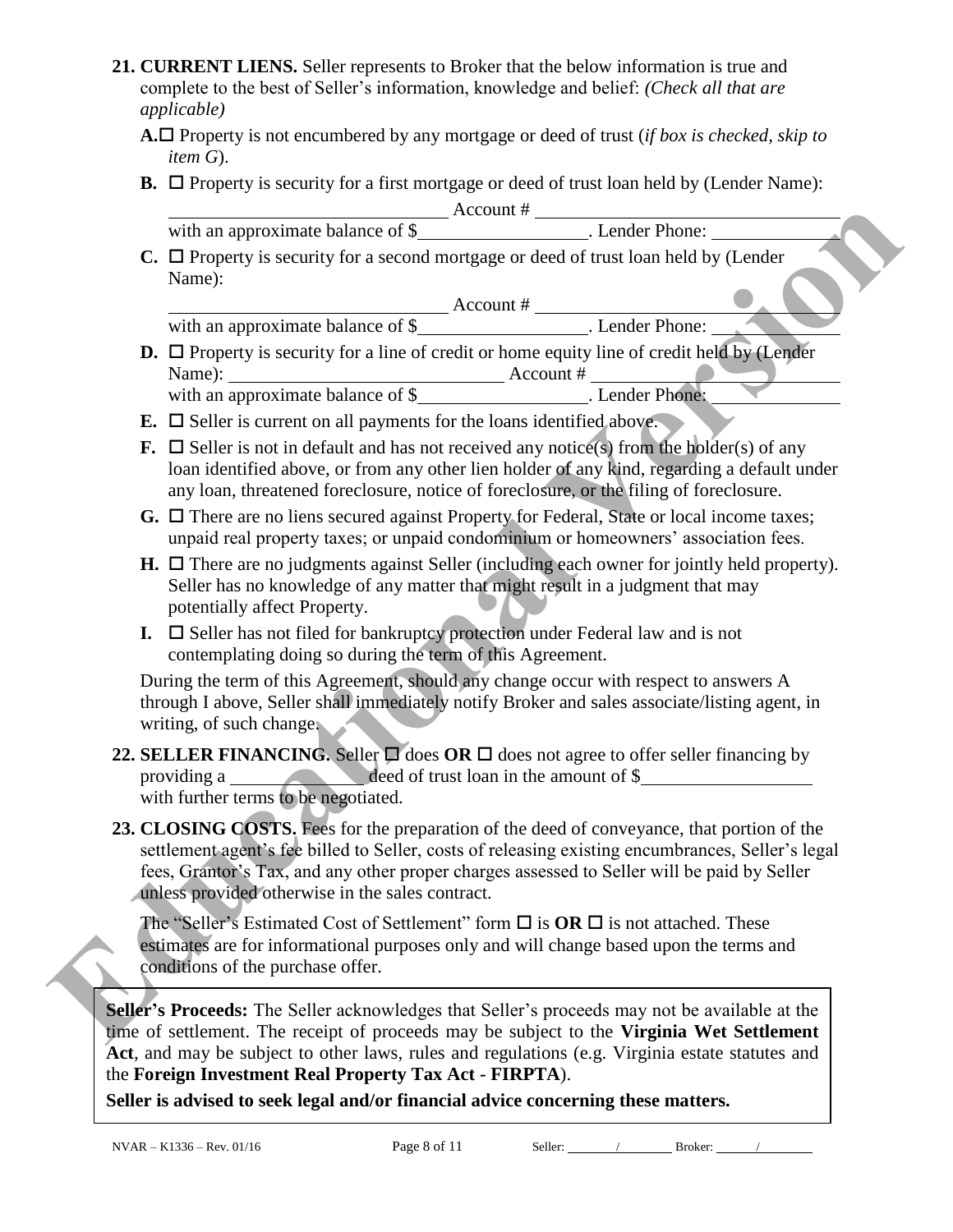**24. IRS/FIRPTA.** Section 1445 of the Internal Revenue Service (IRS) Code may require the settlement agent to report the gross sales price, Seller's federal tax identification number and other required information to the IRS. Seller will provide to the settlement agent such information upon request. In certain situations, the IRS requires a percentage (currently 10%) of the sales price to be withheld from Seller's proceeds if Seller is a foreign person for purposes of U.S. income taxation. A foreign person includes, but is not limited to, nonresident aliens, foreign corporations, foreign partnerships, foreign trusts or foreign estates.

Seller represents that Seller  $\Box$  is  $\overline{OR} \Box$  is not, a foreign person for purposes of U.S. income taxation.

## **25. MISCELLANEOUS PROVISIONS.**

### **A. Seller Representations and Warranties.**

Seller is aware that Seller may be responsible for failing to disclose information and/or misrepresenting the condition of Property. Seller warrants that:

- 1) Seller has capacity to convey good and marketable title to Property by general warranty deed and represents that Property is insurable by a licensed title insurance company with no additional risk premium.
- 2) Seller is not a party to a listing agreement with another broker for the sale, exchange or lease of Property.
- 3) No person or entity has the right to purchase, lease or acquire Property, by virtue of an option, right of first refusal or otherwise.
- 4) Seller  $\Box$  is **OR**  $\Box$  is not a licensed (active/inactive) real estate agent/broker.
- 5) Seller  $\Box$  has **OR**  $\Box$  has no knowledge of the existence, removal or abandonment of any underground storage tank on Property.
- 6) Property  $\Box$  is **OR**  $\Box$  is not tenant-occupied.
- **B. Access to Property.** Seller shall provide keys to Broker for access to Property to facilitate Broker's duties under this Agreement. If Property is currently tenant-occupied, Seller shall provide Broker with any current lease documents and contact information for current tenant, and shall use best efforts to obtain the full cooperation of current tenants, in connection with showings and inspections of Property.

# **C. Seller Assumption of Risk.**

- 1) Seller retains full responsibility for Property, including all utilities, maintenance, physical security and liability until title to Property is transferred to buyer. Seller is advised to take all precautions for safekeeping of valuables and to maintain appropriate property and liability insurance through Seller's own insurance company. Broker is not responsible for the security of Property or for inspecting Property on any periodic basis. If Property is or becomes vacant during the Listing Period, Seller is advised to notify Seller's home owner's insurance company and request a "Vacancy Clause" to cover Property. proposes the case of contract in a foreign particular is the win tunnit the analytical version of the same scale and the scale of the scale of the scale of the scale of the scale of the scale of the scale of the scale of t
	- 2) In consideration of the use of Broker's services and facilities and of the facilities of any Multiple Listing Service, Seller and Seller's heirs and assigns hereby release Broker, Broker's designated agents, sub-agents, sales associates and employees, any Multiple Listing Service and the Directors, Officers and employees thereof, including officials of any parent Association of REALTORS®, except for malfeasance on the part of such parties, from any liability to Seller for vandalism, theft or damage of any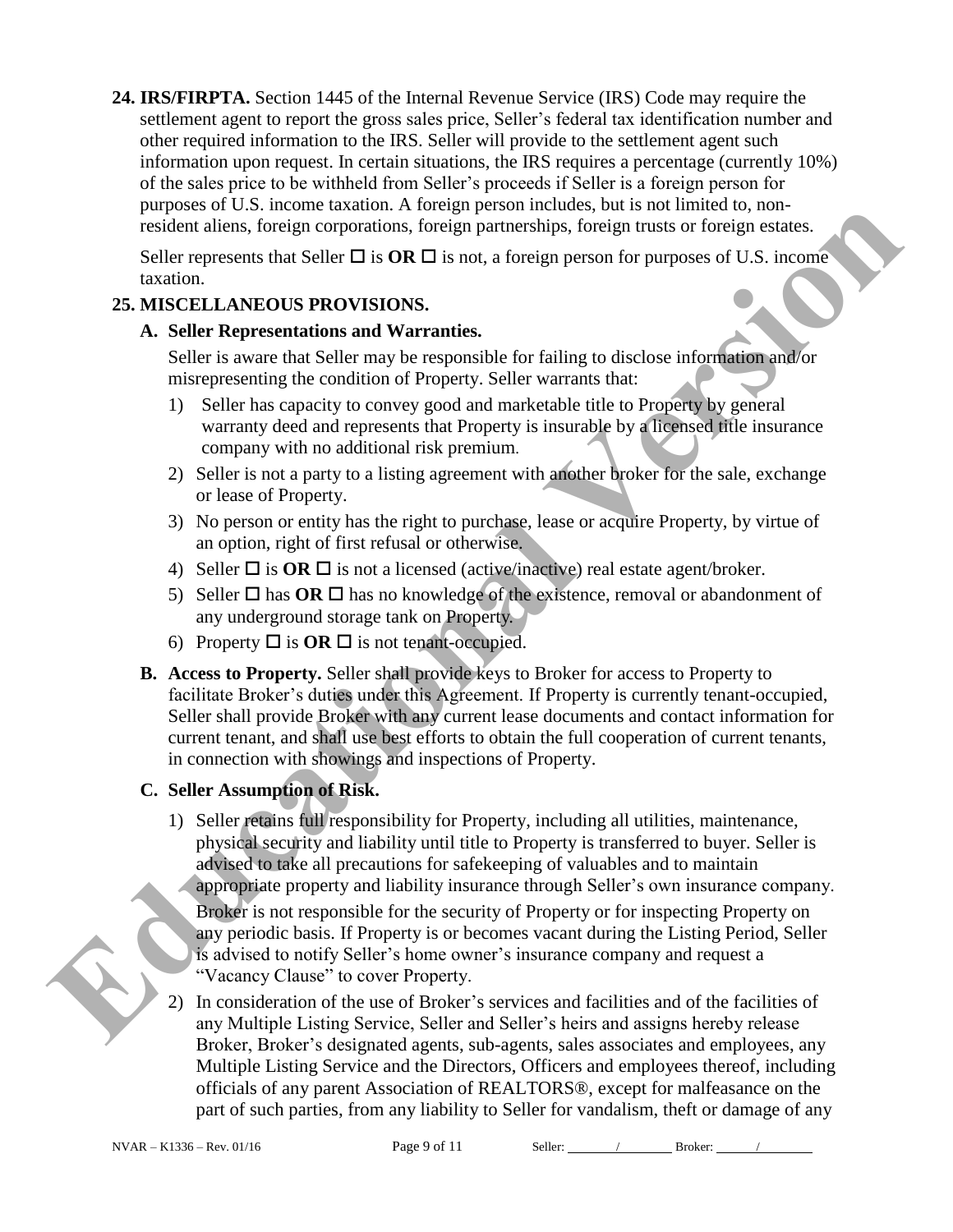nature whatsoever to Property or its contents that occurs during the Listing Period. Seller waives any and all rights, claims and causes of actions against them and holds them harmless for any property damage or personal injury arising from the use or access to Property by any persons during the Listing Period.

- **D. Appropriate Professional Advice.** Broker can counsel on real estate matters, but if Seller desires legal advice, Seller is advised to seek legal counsel. Seller is advised further to seek appropriate professional advice concerning, but not limited to, property or tax and insurance matters.
- **E. Service Provider Referrals.** Broker or one of Broker's sales associates may refer a service provider to assist Seller in this transaction. This referral is not an endorsement, guarantee or warranty as to the quality, cost and/or timeliness of the services to be provided. Seller is advised to independently investigate all options for service providers and consider whether any service provider will work effectively with Seller. Seller is free to reject any referred service provider for any or no reason.
- **F. Subsequent Offers After Contract Acceptance**. After a sales contract has been ratified on Property, Broker recommends Seller obtain the advice of legal counsel prior to acceptance of any subsequent offer.
- **G. Governing Law.** The laws of Virginia shall govern the validity, interpretation and enforcement of this Agreement.
- **H. Binding Agreement**. This Agreement will be binding upon the parties, and each of their respective heirs, executors, administrators, successors and permitted assigns. The provisions hereof will survive the sale of Property and will not be merged therein. This Agreement, unless amended in writing by the parties, contains the final and entire agreement and the parties will not be bound by any terms, conditions, oral statements, warranties or representations not herein contained.
- **26. ATTORNEY'S FEES.** If any Party breaches this Agreement and a non-breaching Party retains legal counsel to enforce its rights hereunder, the non-breaching Party shall be entitled to recover against the breaching Party, in addition to any other damages recoverable against any breaching Party, all of its reasonable Legal Expenses incurred in enforcing its right under this Agreement, whether or not suit is filed, and in obtaining, enforcing and/or defending any judgment related thereto. Should any tribunal of competent jurisdiction determine that more than one Party to the dispute has breached this Agreement, then all such breaching Parties shall bear their own costs, unless the tribunal determines that one or more of the Parties is a "Substantially Prevailing Party", in which case any such Substantially Prevailing Party shall be entitled to recover from any of the breaching Parties, in addition to any other damages recoverable against any breaching Party, all of its reasonable Legal Expenses incurred in enforcing its rights under this Agreement, whether or not suit is filed, and in obtaining, enforcing and/or defending any judgment related thereto. "Party" as used in this paragraph includes any third party beneficiary identified herein. "Legal Expenses" as used in this paragraph includes attorney fees, court costs, and litigation expenses, if any, including, but not limited to, expert witness fees and court reporter fees. In a main internal version of the state of the state of the state is a section of the state of the state of the state of the state of the state of the state of the state of the state of the state of the state of the state

## **27. ADDITIONAL TERMS.**

 $\overline{\phantom{a}}$ 

 $\overline{a}$